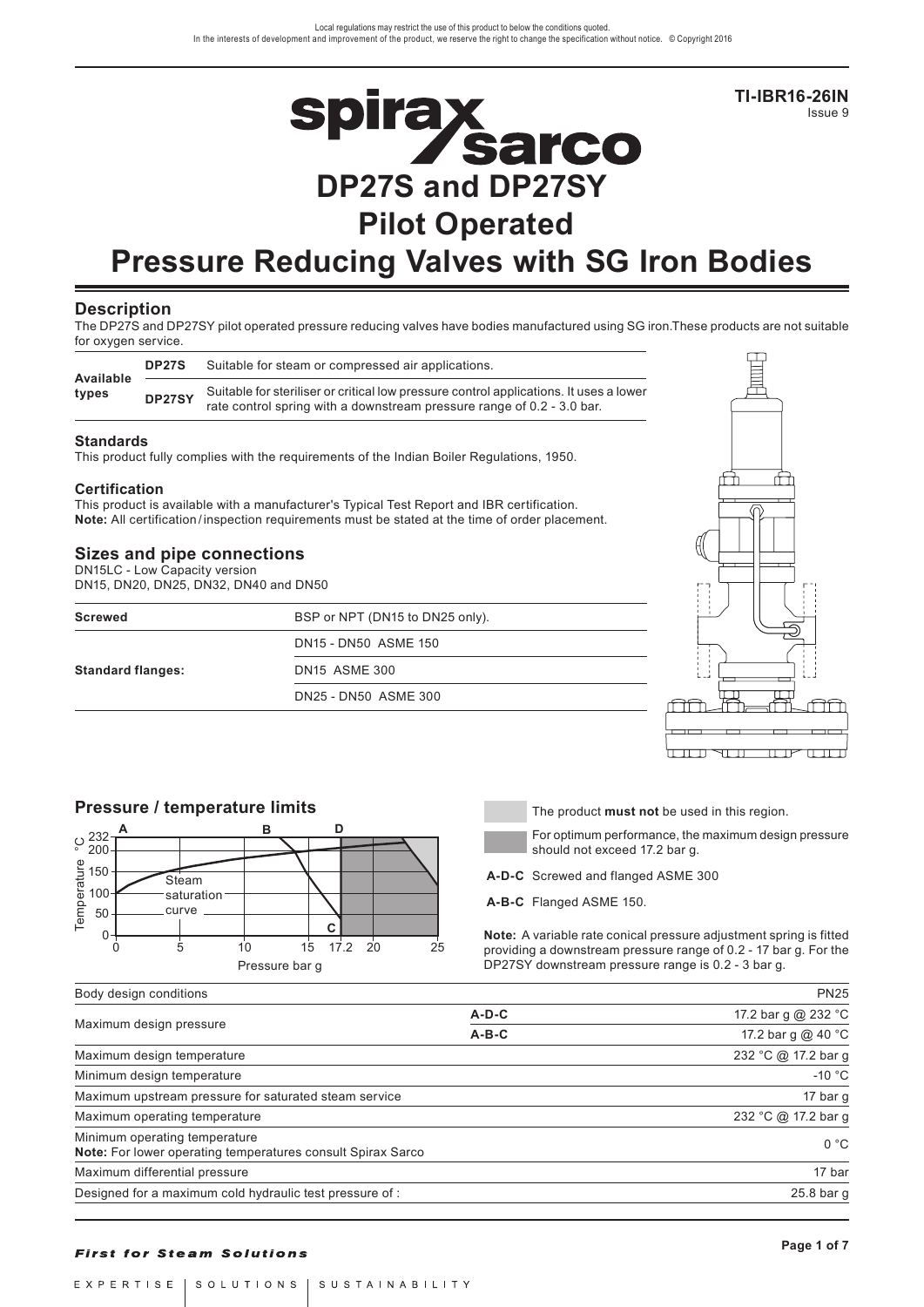

**\* Note:** Items **10, 12, 13** and **14** are shown on the exploded view, as they are hidden by the pilot filter on the main illustration.

# **Materials (Parts 1 to 19)**

|         | No. Part                            |                | <b>Material</b>                                |                      |
|---------|-------------------------------------|----------------|------------------------------------------------|----------------------|
|         | Adjustment screw                    |                | Steel                                          | Gr. 8.8              |
| 2       | Adjustment lock-nut                 |                | Steel                                          | Gr. 8                |
| 3       | Spring housing                      |                | SG iron                                        | DIN1693 GGG 40       |
| 4       | Top spring plate                    |                | Stainless steel                                | ASTM A351/A351M CF8M |
| 5       | Pressure adjustment spring          |                | Stainless steel                                | AISI 302             |
| 6       | Bottom spring plate                 |                | Steel                                          |                      |
|         |                                     | Securing nuts  | Steel                                          | Gr. 8                |
|         |                                     |                | Steel                                          | Gr. 8.8              |
| 7       | Spring housing                      | Securing studs | DN15 to DN32                                   | M10 x 95 mm          |
|         |                                     |                | DN40 and DN50                                  | M12 x 95 mm          |
| 8       | Pilot diaphragms                    |                | Stainless steel                                | AISI 316             |
| 9       | Pilot valve chamber                 |                | SG iron                                        | EN-GJS-400-18-LT     |
| 10<br>¥ | Pilot valve plunger                 |                | Stainless steel                                | AISI 321             |
| 11      | Pilot valve seat with integral seal |                | Stainless steel + PTFE                         | <b>AISI 431</b>      |
| 12<br>¥ | Pilot valve ball                    |                | Stainless steel                                | <b>AISI 440C</b>     |
| * 13    | Pilot valve spring                  |                | Stainless steel                                | AISI 302             |
| * 14    | Pilot valve clip                    |                | Stainless steel                                | <b>AISI 301</b>      |
| 15      | Pilot filter cap gasket             |                | Stainless steel                                | <b>AISI 304</b>      |
| 16      | Pilot filter cap                    |                | Stainless steel                                | <b>AISI 431</b>      |
| 17      | Pilot filter element                |                | Stainless steel                                | AISI 316             |
| 18      | Internal strainer                   |                | Stainless steel                                | <b>AISI 316L</b>     |
| 19      | Body gasket                         |                | Stainless steel reinforced exfoliated graphite |                      |

# spirax<br>Sarco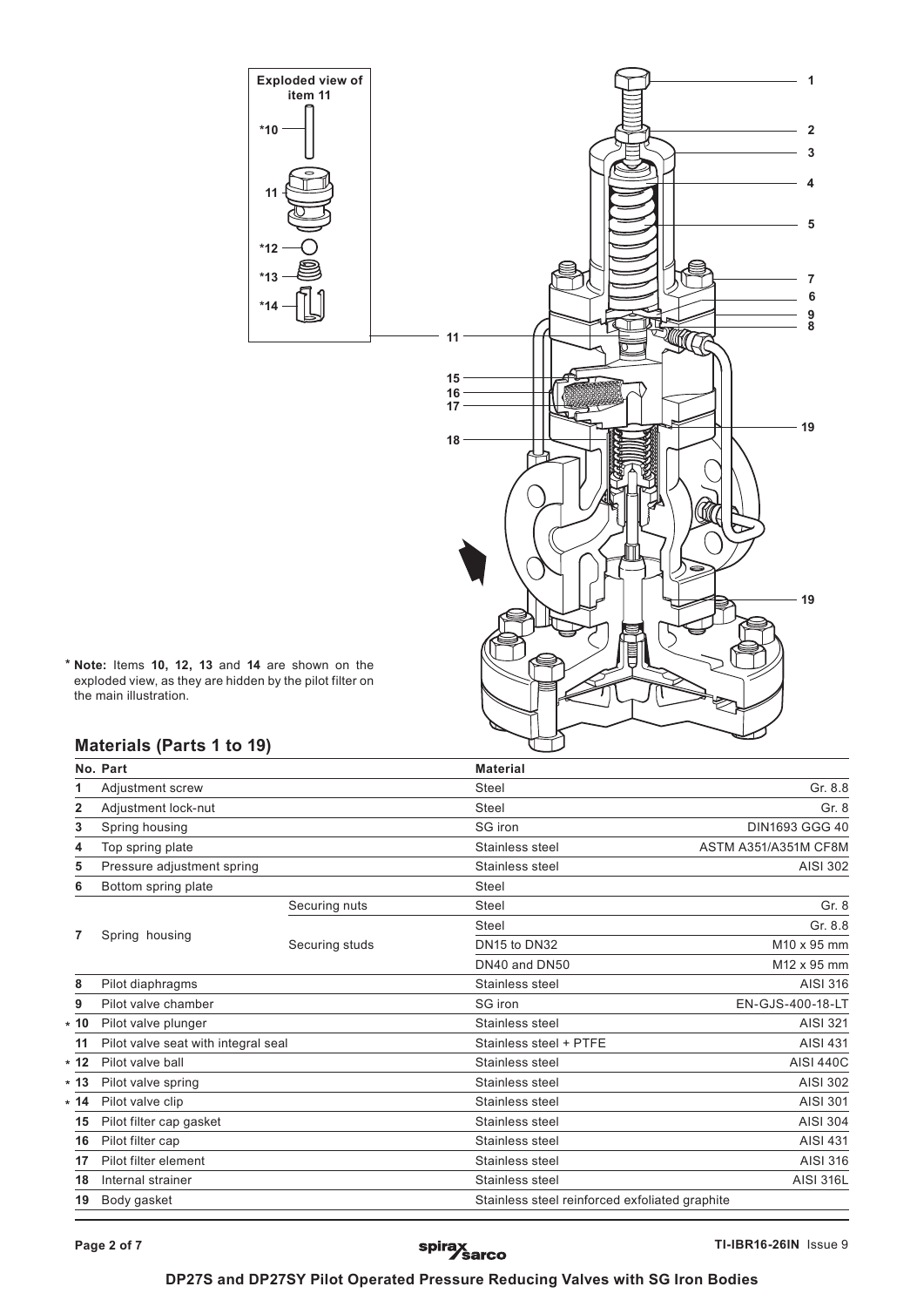# **Materials (Parts 20 to 34)**

|    | No. Part                          | <b>Material</b>                          |                 |  |                                                    |  |  |  |  |  |  |  |  |  |  |  |             |
|----|-----------------------------------|------------------------------------------|-----------------|--|----------------------------------------------------|--|--|--|--|--|--|--|--|--|--|--|-------------|
| 20 |                                   | Main valve return spring Stainless steel |                 |  | AISI 302                                           |  |  |  |  |  |  |  |  |  |  |  |             |
| 21 | Main valve                        |                                          | Stainless steel |  | <b>AISI 431</b>                                    |  |  |  |  |  |  |  |  |  |  |  |             |
| 22 | Main valve seat                   |                                          | Stainless steel |  | <b>AISI 431</b>                                    |  |  |  |  |  |  |  |  |  |  |  |             |
| 23 |                                   | Balance pipe assembly                    | Stainless steel |  | <b>AISI 304</b>                                    |  |  |  |  |  |  |  |  |  |  |  |             |
| 24 | Main valve body                   |                                          | SG iron         |  | <b>DIN 1693</b><br>GGG 40.3                        |  |  |  |  |  |  |  |  |  |  |  |             |
|    |                                   | Securing<br>nuts                         | Steel           |  | Gr. 8                                              |  |  |  |  |  |  |  |  |  |  |  |             |
| 25 | Main body                         |                                          | Steel           |  | Gr. 8.8                                            |  |  |  |  |  |  |  |  |  |  |  |             |
|    | Securing<br>studs                 |                                          | DN15 to DN32    |  | M <sub>10</sub> x 25 mm                            |  |  |  |  |  |  |  |  |  |  |  |             |
|    |                                   |                                          | DN40 and DN50   |  |                                                    |  |  |  |  |  |  |  |  |  |  |  | M12 x 30 mm |
| 26 | Main diaphragm<br>chamber - upper |                                          | SG iron         |  | <b>DIN 1693</b><br>GGG 40.3                        |  |  |  |  |  |  |  |  |  |  |  |             |
| 27 | Main diaphragm<br>chamber - lower |                                          | SG iron         |  | <b>DIN 1693</b><br>GGG 40.3                        |  |  |  |  |  |  |  |  |  |  |  |             |
|    |                                   | Securing<br>nuts                         | Steel           |  | Gr. 8                                              |  |  |  |  |  |  |  |  |  |  |  |             |
| 28 | Main                              |                                          | Steel           |  | Gr. 8.8                                            |  |  |  |  |  |  |  |  |  |  |  |             |
|    | diaphragm                         | Securing<br>bolts                        | DN15 to DN32    |  | M12 x 50 mm                                        |  |  |  |  |  |  |  |  |  |  |  |             |
|    |                                   |                                          | DN40 and DN50   |  | M12 x 55 mm                                        |  |  |  |  |  |  |  |  |  |  |  |             |
| 29 | Main diaphragms                   |                                          | Stainless steel |  | AISI 316                                           |  |  |  |  |  |  |  |  |  |  |  |             |
| 30 | Main diaphragm plate              |                                          | Stainless steel |  | <b>AISI 304</b>                                    |  |  |  |  |  |  |  |  |  |  |  |             |
| 31 | Pushrod                           |                                          | Stainless steel |  | <b>AISI 431</b>                                    |  |  |  |  |  |  |  |  |  |  |  |             |
| 32 | Lock-nut                          |                                          | Steel           |  | BS 3692 Gr. 8                                      |  |  |  |  |  |  |  |  |  |  |  |             |
| 33 |                                   | Control pipe assembly                    | Stainless steel |  | AISI 304                                           |  |  |  |  |  |  |  |  |  |  |  |             |
| 34 | Plug $\frac{1}{8}$                | BSP                                      | Steel           |  | AISI 431<br>Note: This item is hidden<br>from view |  |  |  |  |  |  |  |  |  |  |  |             |



#### **Kv values**

The Kv maximum values shown below are full capacities and should be used for safety valve sizing purposes only.

| DN <sub>15</sub> LC | <b>DN15</b>     | <b>DN20</b>                          | <b>DN25</b> | <b>DN32</b> | <b>DN40</b> | <b>DN50</b> |
|---------------------|-----------------|--------------------------------------|-------------|-------------|-------------|-------------|
| $\cdot\,$           | $\Omega$<br>2.0 | Б<br>$\overline{\phantom{a}}$<br>ບ.ບ | ◡.          | 10<br>12.U  | 17.U        | 28.0        |

For conversion: Cv (UK) = Kv x 0.963

Cv (US) = Kv x 1.156

**Note:** Where the internal balance pipe is used the valve capacity will be reduced.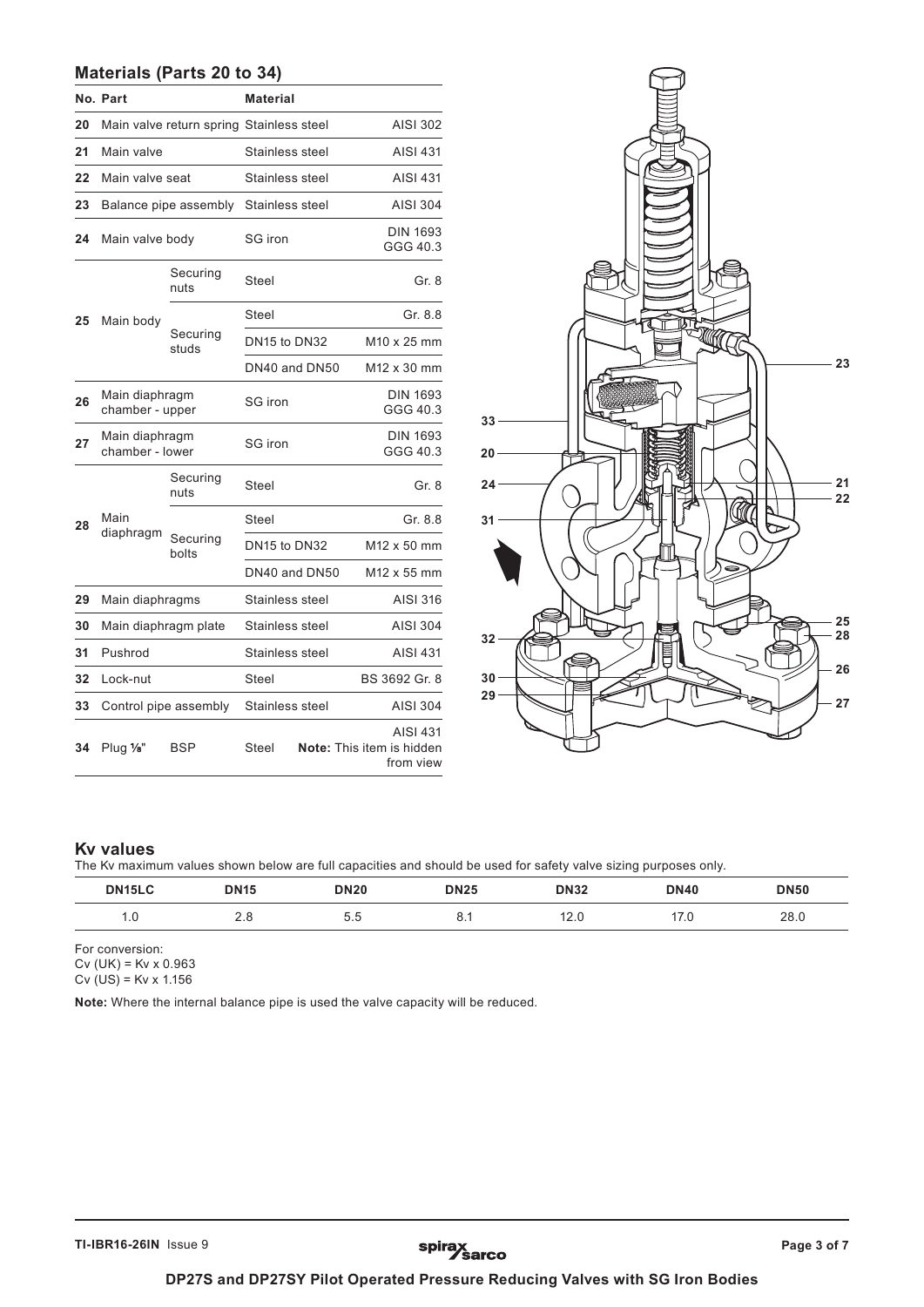## **Dimensions / weights (approximate) in mm and kg**

|                     | <b>Screwed</b><br><b>Flanged</b> |                              |                 |     |     |     |     | Weight                       |                |  |
|---------------------|----------------------------------|------------------------------|-----------------|-----|-----|-----|-----|------------------------------|----------------|--|
|                     |                                  | <b>ASME 300</b>              | <b>ASME 150</b> |     |     |     |     |                              |                |  |
| <b>Size</b>         | A                                | A1                           | A <sub>1</sub>  | в   | D   | Е   | F   | <b>Screwed</b>               | <b>Flanged</b> |  |
| DN <sub>15</sub> LC | 160                              | 127                          | 120             | 185 | 415 | 283 | 132 | 13.2                         | 14.0           |  |
| <b>DN15</b>         | 160                              | 127                          | 120             | 185 | 415 | 283 | 132 | 13.2                         | 14.0           |  |
| <b>DN20</b>         | 160                              | $\qquad \qquad \blacksquare$ | 139             | 185 | 415 | 283 | 132 | 13.2                         | 14.9           |  |
| <b>DN25</b>         | 180                              | 160                          | 160             | 207 | 440 | 293 | 147 | 14.2                         | 17.2           |  |
| <b>DN32</b>         | -                                | 182                          | 176             | 207 | 440 | 293 | 147 | $\qquad \qquad \blacksquare$ | 18.2           |  |
| <b>DN40</b>         | $\overline{\phantom{a}}$         | 200                          | 199             | 255 | 480 | 302 | 178 | $\overline{\phantom{0}}$     | 30.2           |  |
| <b>DN50</b>         | -                                | 230                          | 228             | 255 | 480 | 302 | 178 | $\overline{\phantom{0}}$     | 32.2           |  |



# **Steam capacities chart**

#### **Note**

The capacities quoted above are based on valves fitted with an external pressure sensing pipe. Reliance on the internal pressure sensing pipe will mean that capacities may be reduced. In the case of low downstream pressure this reduction could be up to 30% of the valve capacity.

#### **How to use the chart Saturated steam**

A valve is required to pass 600 kg/h reducing from 6 bar to 4 bar. Find the point at which the curved 6 bar upstream pressure line crosses the horizontal 4 bar downstream pressure line. A perpendicular dropped from this point gives the capacities of all DP sizes under these conditions. A DN32 valve, is the smallest size which will carry the required load.

#### **Superheated steam**

Because of the higher specific volume of superheated steam a correction factor must be applied to the figure obtained from the chart above. For 55 °C of superheat the factor is 0.95 and for 100 °C of superheat the factor is 0.9.

Using the example given for saturated steam, the DN32 valve would pass 740 x  $0.95 = 703$  kg/h if the steam had 55 °C of superheat.

It is still big enough to pass the required load of 600 kg/h.



spirax<br>
Sarco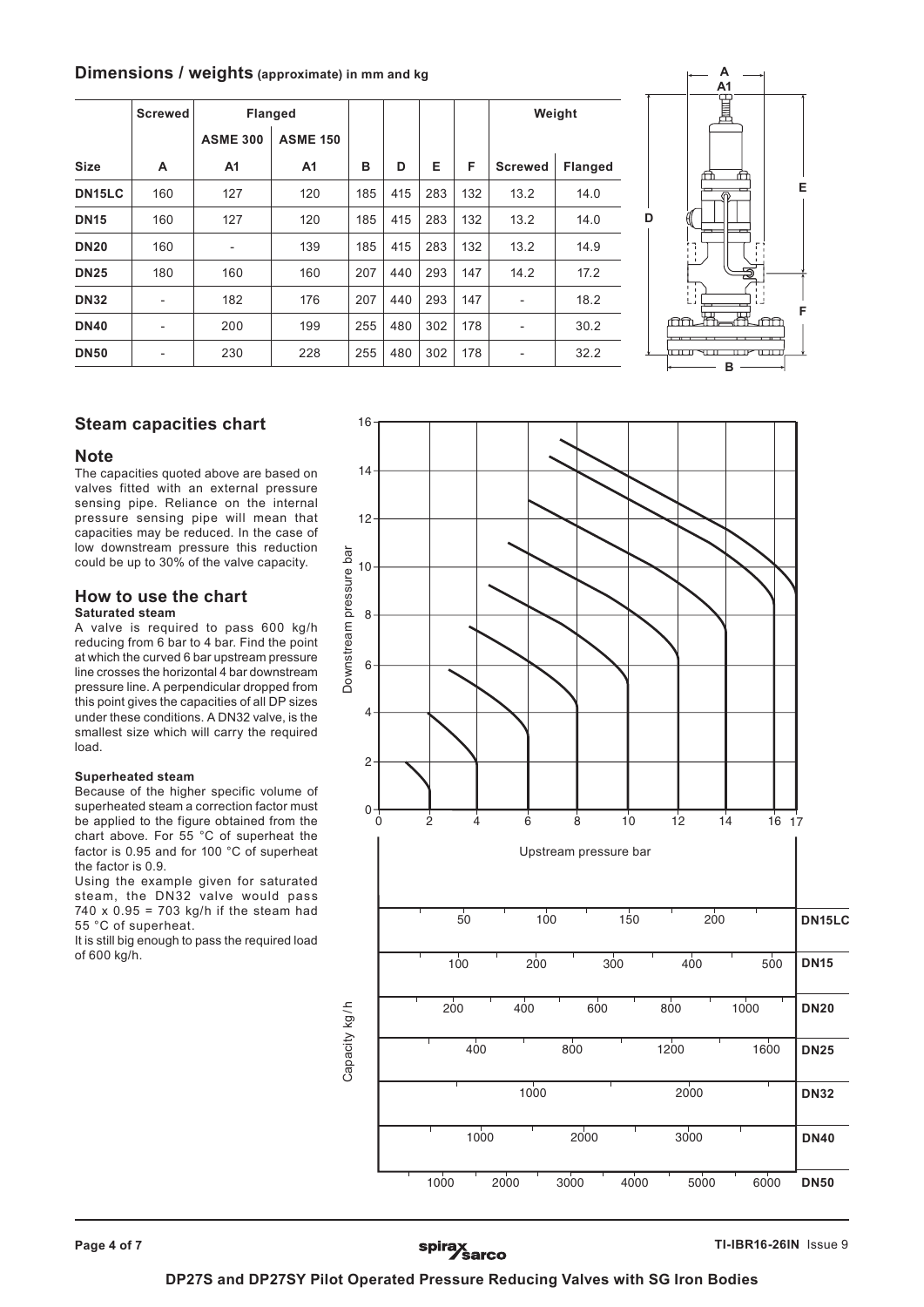# **Compressed air capacities chart**

## **How to use the chart**

Capacities are given in cubic decimetres of free air per second (dm**<sup>3</sup>**/s). The use of the capacity chart can be best explained by an example. Required, a valve to pass 100 dm**<sup>3</sup>**/s of free air reducing from 12 bar to 8 bar.

Find the point at which the curved 12 bar upstream pressure line crosses the horizontal 8 bar downstream pressure line. A perpendicular dropped from this point shows that whereas a DN15LC valve will only pass 57 dm**<sup>3</sup>**/s and is therefore not large enough, a DN15 valve will pass approximately 120 dm**<sup>3</sup>**/s under these conditions and is the correct valve size to choose.

# **Safety information, installation and maintenance**

For full details see the Installation and Maintenance Instructions (IM-IBR16-27IN) supplied with the product.

#### **Installation note:**

The pilot operated pressure reducing valve should be installed in a horizontal pipeline, protected by a strainer and a separator, with the direction of flow as indicated by the arrow on the valve body.

#### **How to order example:**

1 off Spirax Sarco DN32 DP27S pilot operated pressure reducing valve having a 0.2 - 17 bar spring and flanged ASME 300 connections.



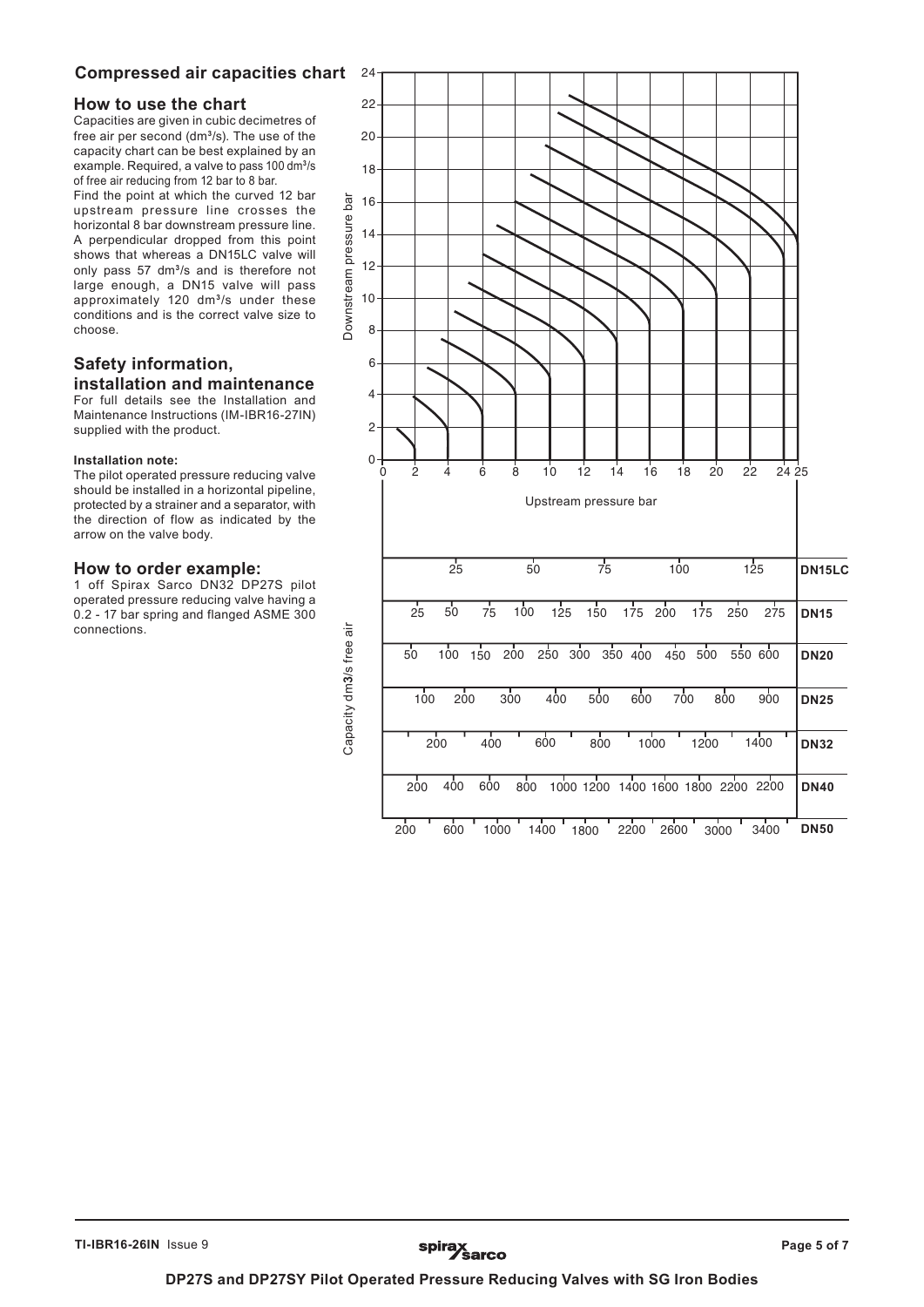# **Spare parts**

#### **Available spares**

| Maintenance kit - A stand-by set of spares for general maintenance purposes and covers all spares marked* |                        |                |                    |              |  |
|-----------------------------------------------------------------------------------------------------------|------------------------|----------------|--------------------|--------------|--|
| * Main diaphragm                                                                                          | $(2 \text{ off})$      |                |                    | A            |  |
| * Pilot diaphragm                                                                                         | $(2 \text{ off})$      |                |                    | в            |  |
| * Pilot valve assembly inclusive of filter element                                                        |                        |                |                    | C            |  |
| * Pilot filter element and cap gasket                                                                     | (packet of 3 off each) |                |                    | E, F         |  |
| Main valve assembly                                                                                       |                        |                |                    | K, L         |  |
| Internal strainer                                                                                         |                        |                |                    | M            |  |
| Main valve return spring                                                                                  |                        |                |                    | N            |  |
| Pressure adjustment spring                                                                                | <b>DP27S</b>           |                | O<br>0.2 to 17 bar |              |  |
|                                                                                                           | DP27SY                 |                | $0.2$ to $3$ bar   |              |  |
| * Control pipe assembly                                                                                   |                        |                |                    | P            |  |
| Balance pipe assembly                                                                                     |                        |                |                    | Q            |  |
| Body gasket (3 off)                                                                                       |                        |                |                    | R            |  |
| Set of spring housing / actuating chamber cover securing studs and nuts                                   | (set of 4)             |                |                    | s            |  |
| Set of main body studs and nuts                                                                           | (set of 4)             |                |                    | T            |  |
| Set of diaphragm securing bolts and nuts                                                                  | Valve sizes            | $1/2$ " - DN32 | (set of 10)        | $\mathsf{V}$ |  |
|                                                                                                           |                        | DN40 and DN50  | (set of 12)        |              |  |
| Pushrod and main diaphragm plate assembly                                                                 |                        |                |                    | Y            |  |

#### **How to order spares**

Always order spares by using the description given in the column headed 'Available spares' and state the size and type of pressure reducing valve.

**Example:** 1 - Main valve assembly for a 1" Spirax Sarco Type DP27S pressure reducing valve.

**How to fit.** See Installation and Maintenance Instructions supplied with the pressure reducing valve. Further copies are available on request.

#### **Interchangeability of spares**

The following table shows how in certain sizes some parts are interchangeable. For example in the line headed 'Main diaphragm' the diaphragm used in the screwed valves **½**" and **¾**" is common to these sizes by the letter 'a', the letter 'c' indicates that one diaphragm is common to the DN40 and DN50 valves.

|                                               | <b>Screwed</b>    |                 |                 |    | <b>Flanged</b> |             |    |    |    |    |    |
|-----------------------------------------------|-------------------|-----------------|-----------------|----|----------------|-------------|----|----|----|----|----|
| <b>Size DN</b>                                | $\frac{1}{2}$ "LC | $\frac{1}{2}$ " | $\frac{3}{4}$ " | 1" | <b>15LC</b>    | 15          | 20 | 25 | 32 | 40 | 50 |
| <b>Maintenance kit</b>                        | a                 | a               | a               | b  | f              | f           | a  | b  | C  | d  | е  |
| Main diaphragm                                | a                 | a               | a               | b  | a              | a           | a  | b  | b  | C  | C  |
| Pilot diaphragms                              | a                 | a               | a               | a  | a              | a           | a  | a  | a  | a  | a  |
| Pilot valve chamber assembly                  | a                 | a               | a               | a  | a              | a           | a  | a  | a  | b  | b  |
| <b>Pilot filter element</b>                   | a                 | a               | a               | a  | a              | a           | a  | a  | a  | a  | a  |
| Pilot filter cap gaskets                      | a                 | a               | a               | a  | a              | a           | a  | a  | a  | a  | a  |
| <b>PTFE seals</b>                             | a                 | a               | a               | a  | a              | a           | a  | a  | a  | a  | a  |
| Main valve assembly                           | a                 | b               | C               | d  | a              | $\mathbf b$ | C  | d  | e  | f  | g  |
| Internal strainer                             | a                 | a               | a               | b  | f              | f           | a  | b  | C  | d  | e  |
| Main valve return spring                      | a                 | a               | a               | a  | a              | a           | a  | a  | a  | C  | C  |
| Pressure adjustment spring                    | a                 | a               | a               | a  | a              | a           | a  | a  | a  | a  | a  |
| <b>Control pipe assembly</b>                  | a                 | a               | a               | b  | f              | f           | a  | b  | C  | d  | e  |
| <b>Balance pipe assembly</b>                  | a                 | a               | a               | b  | f              | f           | a  | b  | C  | d  | e  |
| Body gasket                                   | a                 | a               | a               | a  | a              | a           | a  | a  | a  | b  | b  |
| Set of spring housing securing studs and nuts | a                 | a               | a               | a  | a              | a           | a  | a  | a  | b  | b  |
| Set of main body studs and nuts               | a                 | a               | a               | a  | a              | a           | a  | a  | a  | b  | b  |
| Set of diaphragm securing bolts and nuts      | a                 | a               | a               | a  | a              | a           | a  | a  | a  | b  | b  |
| Pushrod and main diaphragm plate assembly     | a                 | a               | a               | b  | a              | a           | a  | b  | b  | C  | C  |